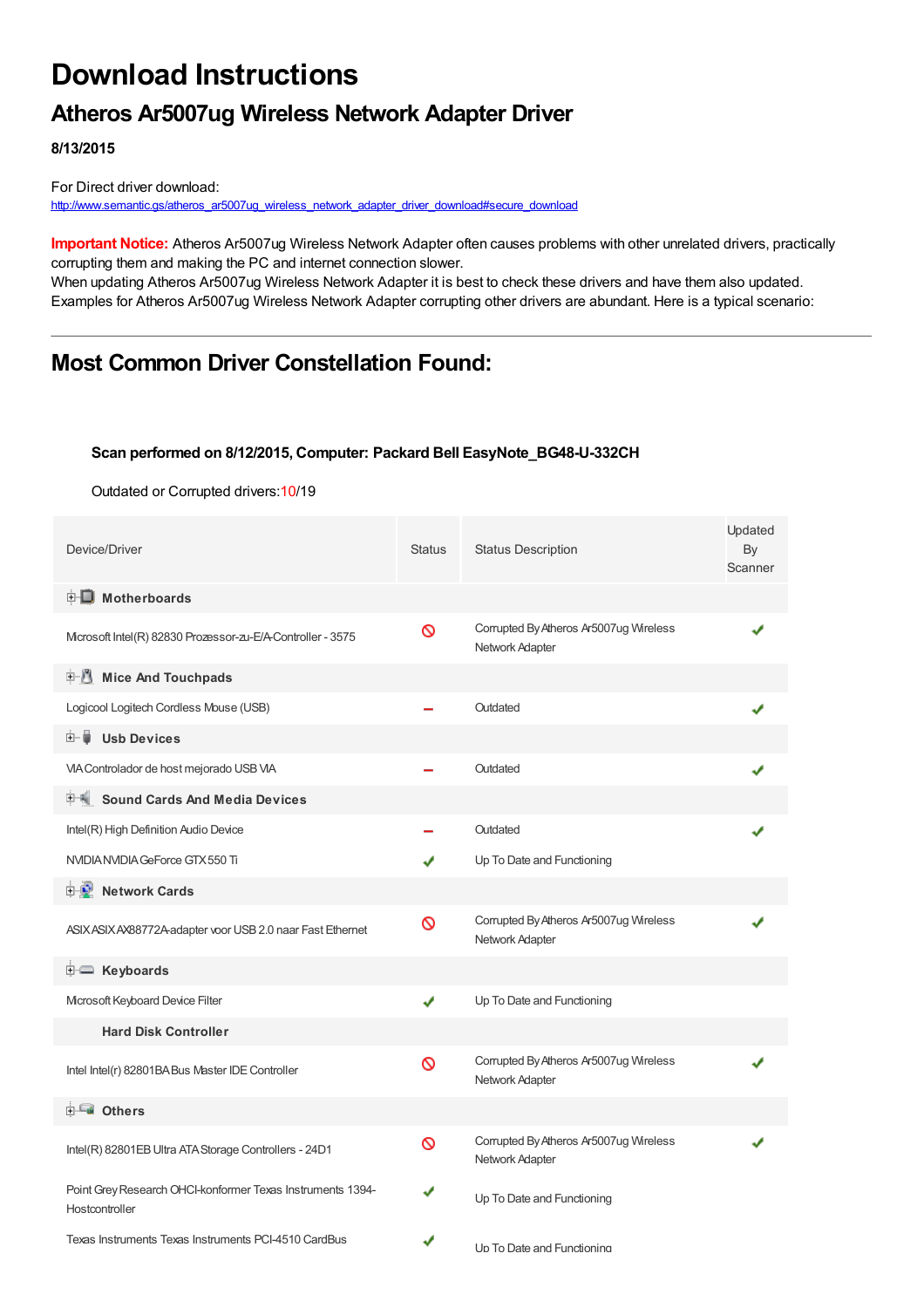| Controller                                                          |   | <u>is east and constructing</u>                           |  |
|---------------------------------------------------------------------|---|-----------------------------------------------------------|--|
| Nokia Nokia USB Phone Parent                                        | 0 | Corrupted By Atheros Ar5007ug Wireless<br>Network Adapter |  |
| Broadcom Broadcom Bluetooth 4.0                                     |   | Up To Date and Functioning                                |  |
| <b>D</b> Cameras, Webcams And Scanners                              |   |                                                           |  |
| Canon CanoScan LiDE 110                                             | ✔ | Up To Date and Functioning                                |  |
| 中書 Video Cards                                                      |   |                                                           |  |
| ATI RADEON X300 Series                                              | Ø | Corrupted By Atheros Ar5007ug Wireless<br>Network Adapter |  |
| <b>Devices</b> Input Devices                                        |   |                                                           |  |
| Sony Sony Firmware Extension Parser Device                          | ✔ | Up To Date and Functioning                                |  |
| <b>E-T</b> Port Devices                                             |   |                                                           |  |
| Sony Ericsson Sony Ericsson 750 USB WMC Device<br>Management (COM7) | Ø | Corrupted By Atheros Ar5007ug Wireless<br>Network Adapter |  |
| <b>E</b> Monitors                                                   |   |                                                           |  |
| Sony Digital Flat Panel (1024x768)                                  | J | Up To Date and Functioning                                |  |
| 中国 Mobile Phones And Portable Devices                               |   |                                                           |  |
| <b>Acer NOKIA</b>                                                   |   | Up To Date and Functioning                                |  |

Up To Date and Functioning

# **Atheros Ar5007ug Wireless Network Adapter Driver Models:**

| <b>Driver Model</b>                                               | <b>Original</b><br><b>Upload</b><br><b>Date</b> | Last<br><b>Modification</b> | <b>Driver File</b>                                                                   | <b>File</b><br><b>Size</b> | <b>Most</b><br><b>Compatible</b><br><b>Computer</b><br><b>Model</b> | Availabilty<br>To<br><b>Scanner</b> |
|-------------------------------------------------------------------|-------------------------------------------------|-----------------------------|--------------------------------------------------------------------------------------|----------------------------|---------------------------------------------------------------------|-------------------------------------|
| <b>Atheros Ar5007ug Wireless</b><br>Network Adapter 302.11.10     | 11/9/2014                                       | 8/8/2015                    | atheros_ar5007ug_wireless_network_adapter-<br>105kb<br>302.11.10.exe                 |                            | LG<br>Z20NHAR51B3E,                                                 |                                     |
| Atheros Ar5007ug Wireless<br>Network Adapter 1.12268              | 1/21/2015                                       | 8/5/2015                    | fhojz-1.12268.exe                                                                    | <b>160kb</b>               | Compaq<br>PJ517AA-ABA<br><b>SR1220NX</b><br>NA441,                  |                                     |
| <b>Atheros Ar5007ug Wireless</b><br><b>Network Adapter W64063</b> | 11/15/2014                                      | 8/6/2015                    | atheros_ar5007ug_wireless_network_adapter-<br>193kb<br>w64063.exe                    |                            | Sony VGN-<br>CR21E W,                                               | J                                   |
| Atheros Ar5007ug Wireless<br>Network Adapter 83321.1              | 11/3/2014                                       | 8/2/2015                    | atheros_ar5007ug_wireless_network_adapter-<br>133kb<br>83321.1.exe                   |                            | Sony<br>VPCF13BFX,                                                  |                                     |
| <b>Atheros Ar5007ug Wireless</b><br><b>Network Adapter 20349</b>  | 10/12/2014                                      | 8/3/2015                    | atheros_ar5007ug_wireless_network_adapter-29kb<br>20349.exe                          |                            | Sony VGN-<br>NS20M S,                                               |                                     |
| <b>Atheros Ar5007ug Wireless</b><br>Network Adapter C1.11.182.12  | 10/5/2014                                       | 8/7/2015                    | atheros_ar5007ug_wireless_network_adapter-<br>127kb IVEDIA D9351<br>c1.11.182.12.exe |                            | <b>Packard Bell</b><br>AIO,                                         |                                     |
| <b>Atheros Ar5007ug Wireless</b><br>Network Adapter 1.12683       | 2/1/2015                                        | 8/10/2015                   | atheros_ar5007ug_wireless_network_adapter-48kb<br>1.12683.exe                        |                            | Gigabyte GA-<br>6FASV1,                                             |                                     |
| Atheros Ar5007ug Wireless<br><b>Network Adapter V43379</b>        | 11/17/2014                                      | 8/7/2015                    | atheros_ar5007ug_wireless_network_adapter-<br>91kb<br>v43379.exe                     |                            | Toshiba<br>SATELLITE L775-<br>13T,                                  |                                     |
| Atheros Ar5007ug Wireless<br><b>Network Adapter 627</b>           | 8/26/2014                                       | 8/8/2015                    | atheros_ar5007ug_wireless_network_adapter-<br>172kb LGR590-XR7WK,<br>627.exe         |                            |                                                                     |                                     |
| Atheros Ar5007ug Wireless<br>Network Adapter 401.148              | 10/5/2014                                       | 7/31/2015                   | atheros_ar5007ug_wireless_network_adapter- 99kb<br>401.148.exe                       |                            | <b>IBM</b> ThinkCentre<br>M51.                                      |                                     |
| <b>Atheros Ar5007ug Wireless</b><br>Network Adapter 1.10968       | 1/22/2015                                       | 8/5/2015                    | atheros_ar5007ug_wireless_network_adapter-45kb<br>1.10968.exe                        |                            | Fujitsu ESPRIMO<br>E5916,                                           |                                     |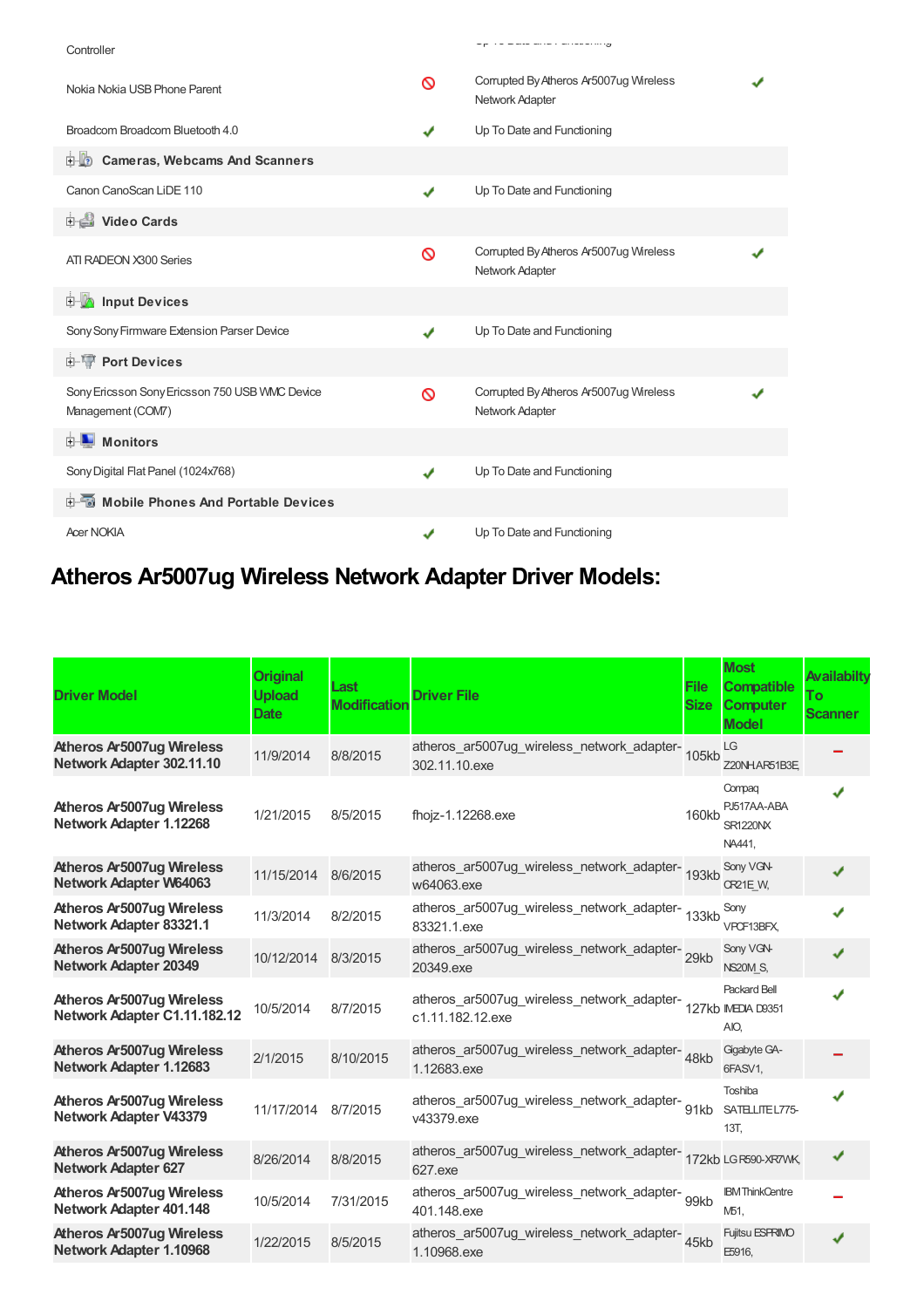| <b>Atheros Ar5007ug Wireless</b><br>Network Adapter 2.13399       | 1/12/2015  | 8/8/2015  | atheros_ar5007ug_wireless_network_adapter- 96kb<br>2.13399.exe                   |       | Sony VGN-<br>NS11SR S,                        |   |
|-------------------------------------------------------------------|------------|-----------|----------------------------------------------------------------------------------|-------|-----------------------------------------------|---|
| Atheros Ar5007ug Wireless<br>Network Adapter 70462.1              | 10/27/2014 | 8/9/2015  | atheros_ar5007ug_wireless_network_adapter-<br>190kb SATELITEC855-<br>70462.1.exe |       | Toshiba<br>1QG,                               |   |
| Atheros Ar5007ug Wireless<br>Network Adapter 701.109              | 8/27/2014  | 8/2/2015  | atheros_ar5007ug_wireless_network_adapter-84kb<br>701.109.exe                    |       | <b>HPHPCompaq</b><br>6715b,                   | ✔ |
| <b>Atheros Ar5007ug Wireless</b><br>Network Adapter 1.11.1441.1   | 11/2/2014  | 8/7/2015  | atheros_ar5007ug_wireless_network_adapter-164kb LGF1-2K39AB,<br>1.11.1441.1.exe  |       |                                               |   |
| Atheros Ar5007ug Wireless<br>Network Adapter 22.196               | 9/30/2014  | 8/2/2015  | atheros_ar5007ug_wireless_network_adapter-<br>154kb<br>22.196.exe                |       | NEC <sub>PC</sub><br>GV286VZAU,               |   |
| Atheros Ar5007ug Wireless<br><b>Network Adapter 44032</b>         | 9/28/2014  | 8/2/2015  | atheros_ar5007ug_wireless_network_adapter-<br>181kb<br>44032.exe                 |       | Sony VGN-<br><b>NW250D,</b>                   |   |
| Atheros Ar5007ug Wireless<br>Network Adapter 73067                | 1/8/2015   | 8/4/2015  | atheros_ar5007ug_wireless_network_adapter-<br>145kb<br>73067.exe                 |       | Sony<br>VGNSR499PCB,                          |   |
| Atheros Ar5007ug Wireless<br>Network Adapter C722.132.1           | 12/20/2014 | 8/3/2015  | atheros_ar5007ug_wireless_network_adapter-85kb<br>c722.132.1.exe                 |       | <b>Phoenix</b><br>M671MX+968,                 | ✔ |
| Atheros Ar5007ug Wireless<br><b>Network Adapter 80392</b>         | 8/27/2014  | 8/6/2015  | atheros_ar5007ug_wireless_network_adapter-<br>93kb<br>80392.exe                  |       | HPKQ260AA-<br>AC4 a6540b,                     |   |
| <b>Atheros Ar5007ug Wireless</b><br>Network Adapter I3221.11.1    | 12/29/2014 | 8/5/2015  | atheros_ar5007ug_wireless_network_adapter-163kb TTTAN3050<br>i3221.11.1.exe      |       | Lanix LANIX<br>VER3,                          |   |
| Atheros Ar5007ug Wireless<br><b>Network Adapter Y32307</b>        | 10/11/2014 | 8/10/2015 | atheros_ar5007ug_wireless_network_adapter-<br>135kb<br>y32307.exe                |       | Lenovo<br>6088W5B,                            |   |
| Atheros Ar5007ug Wireless<br>Network Adapter 61.101.17            | 8/13/2014  | 8/1/2015  | atheros_ar5007ug_wireless_network_adapter-<br>133kb<br>61.101.17.exe             |       | Lenovo<br>ThinkStation S10,                   |   |
| Atheros Ar5007ug Wireless<br>Network Adapter Y1.14029             | 12/28/2014 | 8/5/2015  | atheros_ar5007ug_wireless_network_adapter-<br>158kb Intel OLFV,<br>y1.14029.exe  |       |                                               |   |
| <b>Atheros Ar5007ug Wireless</b><br>Network Adapter 2.1082.18     | 11/10/2014 | 8/2/2015  | atheros_ar5007ug_wireless_network_adapter-26kb<br>2.1082.18.exe                  |       | HPD7218S-ABA<br>554Y,                         |   |
| Atheros Ar5007ug Wireless<br>Network Adapter 1.12200              | 11/3/2014  | 8/7/2015  | atheros_ar5007ug_wireless_network_adapter-218kb IBM18445GU,<br>1.12200.exe       |       |                                               |   |
| <b>Atheros Ar5007ug Wireless</b><br>Network Adapter 63370         | 10/20/2014 | 8/5/2015  | alhsnyyln-63370.exe                                                              |       | Toshiba<br>26kb SATELLITE C850-<br>1C4,       |   |
| <b>Atheros Ar5007ug Wireless</b><br>Network Adapter 61.1203       | 12/25/2014 | 8/9/2015  | y-61.1203.exe                                                                    | 162kb | HPKX634AA-<br>ABZ a6595.it,                   |   |
| <b>Atheros Ar5007ug Wireless</b><br><b>Network Adapter 391.12</b> | 10/28/2014 | 8/9/2015  | atheros_ar5007ug_wireless_network_adapter-<br>391.12.exe                         | 202kb | HPPL494AA-B14<br>t760.be,                     |   |
| Atheros Ar5007ug Wireless<br>Network Adapter 31.1730              | 10/4/2014  | 8/5/2015  | qjxfskgdv-31.1730.exe                                                            |       | 166kb Lenovo 9174Y1A,                         |   |
| <b>Atheros Ar5007ug Wireless</b><br>Network Adapter 81.1360       | 11/24/2014 | 8/7/2015  | atheros_ar5007ug_wireless_network_adapter-<br>152kb<br>81.1360.exe               |       | Gigabyte G33M-<br>S <sub>2</sub>              |   |
| Atheros Ar5007ug Wireless<br>Network Adapter 1.13284              | 12/8/2014  | 8/7/2015  | atheros_ar5007ug_wireless_network_adapter-69kb<br>1.13284.exe                    |       | <b>VIA VT8653-</b><br>8233,                   |   |
| <b>Atheros Ar5007ug Wireless</b><br>Network Adapter X321.194      | 12/31/2014 | 8/4/2015  | atheros_ar5007ug_wireless_network_adapter-24kb<br>x321.194.exe                   |       | <b>HPHPnx9000,</b>                            |   |
| Atheros Ar5007ug Wireless<br>Network Adapter 6301.12.1            | 9/20/2014  | 8/7/2015  | atheros_ar5007ug_wireless_network_adapter-<br>84kb<br>6301.12.1.exe              |       | Epson<br>ST160EEMR2,                          |   |
| Atheros Ar5007ug Wireless<br>Network Adapter X432.146             | 2/6/2015   | 8/3/2015  | atheros_ar5007ug_wireless_network_adapter-<br>198kb<br>x432.146.exe              |       | HPPX569AA-<br>ABY w 5080.dk,                  |   |
| Atheros Ar5007ug Wireless<br>Network Adapter 81.192.12            | 8/9/2014   | 8/9/2015  | -81.192.12.exe                                                                   | 144kb | HP GT690AA-<br>AB4 IQ780d,                    |   |
| Atheros Ar5007ug Wireless<br>Network Adapter 1.11.171.12          | 8/21/2014  | 8/3/2015  | atheros_ar5007ug_wireless_network_adapter-<br>129kb<br>1.11.171.12.exe           |       | Panasonic CF-<br>30CTQCBBM,                   |   |
| <b>Atheros Ar5007ug Wireless</b><br>Network Adapter 1.13727       | 1/23/2015  | 8/3/2015  | qnsa-1.13727.exe                                                                 | 54kb  | <b>HPHPPavilion</b><br>dv9870 Notebook<br>PC, |   |
| <b>Atheros Ar5007ug Wireless</b><br>Network Adapter 7282.14       | 11/7/2014  | 8/7/2015  | atheros_ar5007ug_wireless_network_adapter-<br>99kb<br>7282.14.exe                |       | Fujitsu<br>FM/NA8HEC,                         |   |